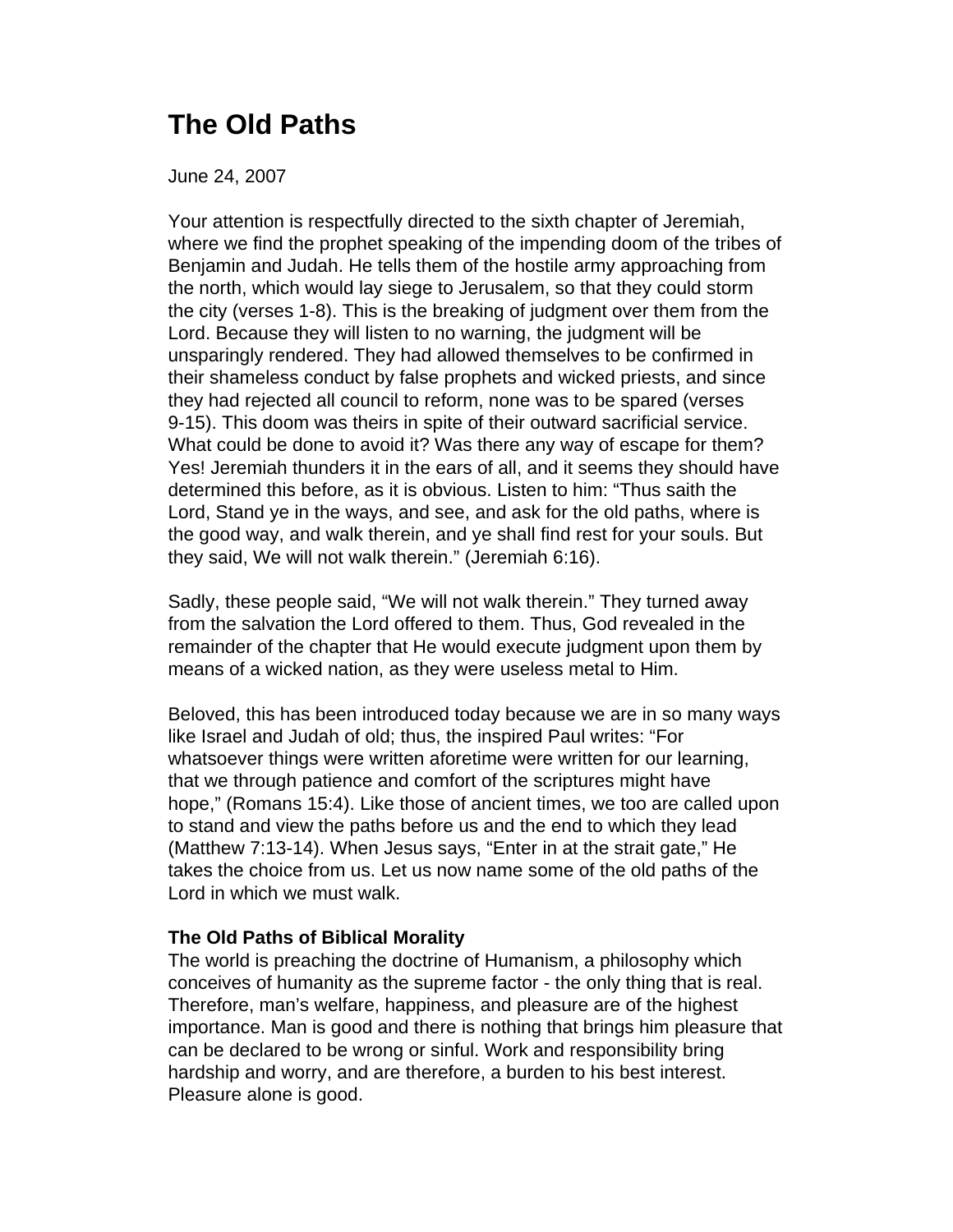In the quest for pleasure many of the world are bowing before the altar of sex, an altar which we admit has been served by many in bygone ages. But never before has it been set before young and old as "the way to go"! Nothing is forbidden! Nothing shocks us anymore! Anything goes! As false teachers not only condone immorality, but many times practice it themselves, is it not time that we who stand at the threshold ask for the old paths that we and others might walk therein and have rest for our souls? What are the old paths of the Lord in this respect?

We are taught that God is to be first in our affections and that we are to strive to please Him rather than ourselves (Matthew 6:33; 22:37). They who follow humanism will be lost, while those serving the Lord will be free from eternal death (Romans 8:1-2).

Along the same line, when it comes to our fellow man, it is his welfare rather than our own that concerns those who walk in the old paths (Matthew 22:39). Like the Samaritan in Luke 10, whom we call good, our duty is to help our fellow man in distress (Romans 15:1-3). There is no greater distress than that of the man who is in sin.

When it comes to the sexual revolution, as some are desirous to call it, our course is clearly revealed by the Lord. The acts of adultery and fornication are not only within themselves forbidden, but loving our fellow man, we are not even to covet his wife or daughter (Matthew 5:27-32). As for homosexuality and other unnatural acts, the Lord's will cannot be perverted (Romans 1:26-27). These things and others that could be brought out strike firmly against the modern idea of men who say, "Love for self and gratifying self are of supreme importance in life." God says it will damn the soul in hell (Galatians 5:19-21; 1 Corinthians 6:9-10). Shall we stand, see, and ask for the old paths, and walk therein, or shall we turn our hearts toward destruction as the people in Jeremiah's day, saying, "We will not walk therein" (Jeremiah 6:16)?

## **The Old Paths of Sound Bible Doctrine**

One of the chief reasons for the downfall of the Hebrews in the days of Jeremiah was the false prophets and wicked teachers and cruel priests. Instead of following the system outlined by the Lord for men to worship Him, they had sought the way of idols, seeking the blessings that flowed, supposedly, from them. Rather than conducting themselves according to the divine standards, they wanted to be as the heathen around them. Thus, divine standards were lowered while falsehood was exalted in the eyes of the people. False teachers will nearly always precede false practice. Or in other terms, "false teaching will always lead to false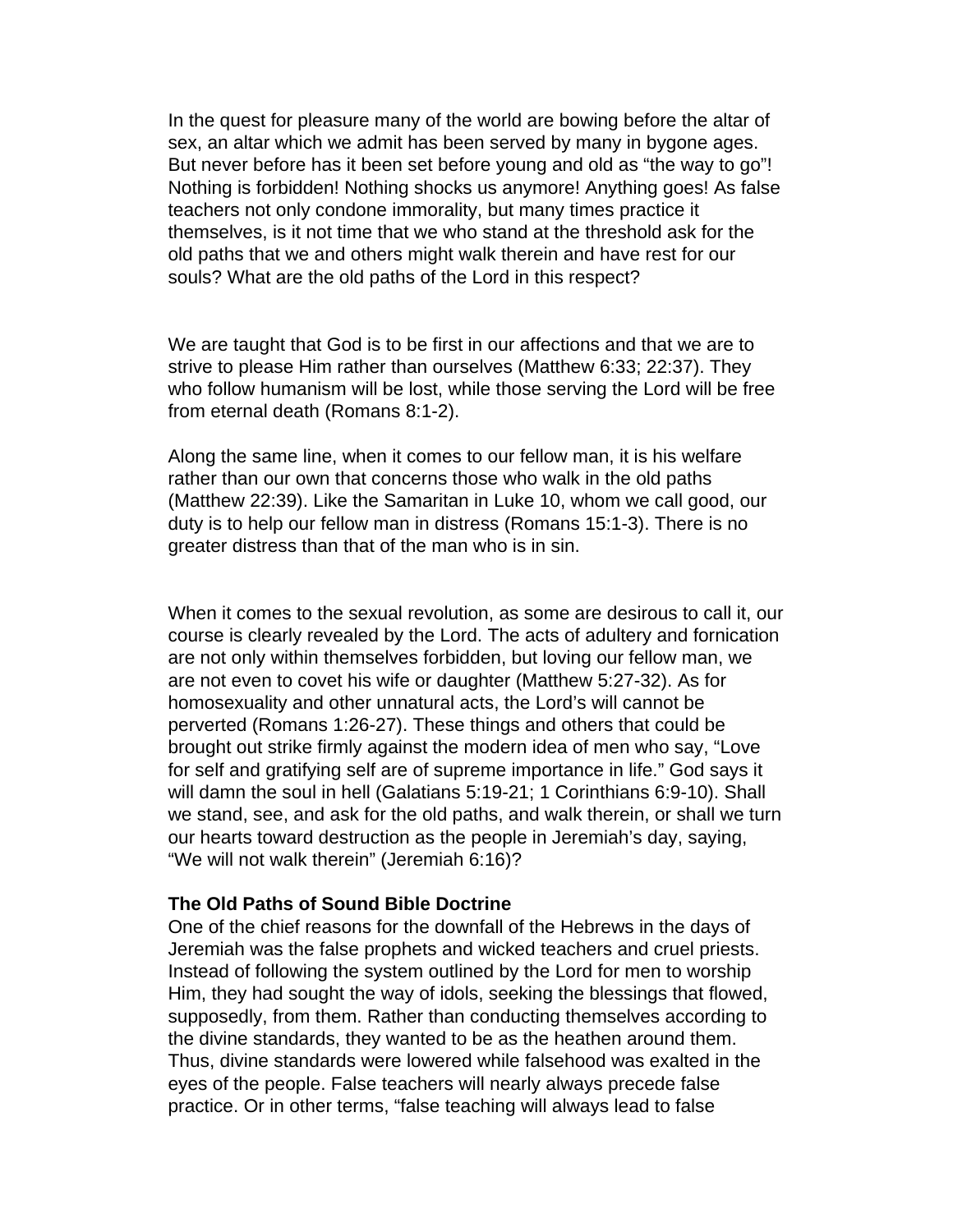conduct!" Speaking for God, Jeremiah said, "They have forsaken me the fountain of living waters, and hewed them out cisterns, broken cisterns, that can hold no water," (Jeremiah 2:13). It was the height of folly for them to think God changeable, or that by simply changing His Word as they proclaimed it to others, these priests had changed God and would be unaccountable to Him. So writes the prophet: "Hath a nation changed...their glory for that which doth not profit," (Jeremiah 2:11). The glory they could have while serving God was the only thing changed or now different, being unprofitable. Again, now they must stand in the way, and see and ask for the old paths and walk therein, if they were to have rest, or receive the glory they were promised.

Today almost any doctrine the mind of man can devise or invent is being preached and practiced under the guise of religion. And much of this is in "the name of the Lord Jesus Christ." Really this is not something that started with our day, but the Apostles of the Lord experienced the same thing (1 Timothy 1:18-20; 2 Timothy 2:16-19).

However, these inspired men warned that such would continue, therefore enabling us to know what to do when it is proclaimed by others (Romans 16:17-18). We as followers of the Master of men must exercise care and concern as we believe, accept, and faithfully teach others to maintain sound or wholesome doctrine (1 Timothy 3:13).

We are hearing from some quarters an old deceitful cry: "We need more love and less fighting. We should emphasize the areas of agreement and play down the circles of differences." To many, such statements are quite appealing. However, if that means it no longer matters what we believe, what is taught, or how we live, or fail to live, the Christian life, then I must reciprocate: The voices of men have not and cannot drown out the voice of the Bible (Titus 2:1).

You see, friends, God and not man is the author of the Bible (Galatians 1:11-12), and it is His doctrine or teaching that is profitable to us (2 Timothy 3:16). Those who preach it are to find their direction in the Bible. These are my directions; therefore, I believe in sound indoctrination. It does matter how you worship. The church is identified and known by God and others by the way it teaches His Word. What seems right may not be right (Proverbs 14:12). We walk by the revelation of God's Word, not by the approval of human understanding or customs; "We walk by faith, not by sight" (2 Corinthians 5:7; Romans 10:17). The doctrine that has been planted by men will be uprooted (Matthew 15:13). Those who promote these doctrines obviously have not remained in the bounds of God's Word, and are thus void of the Father and the Son (2 John 9).